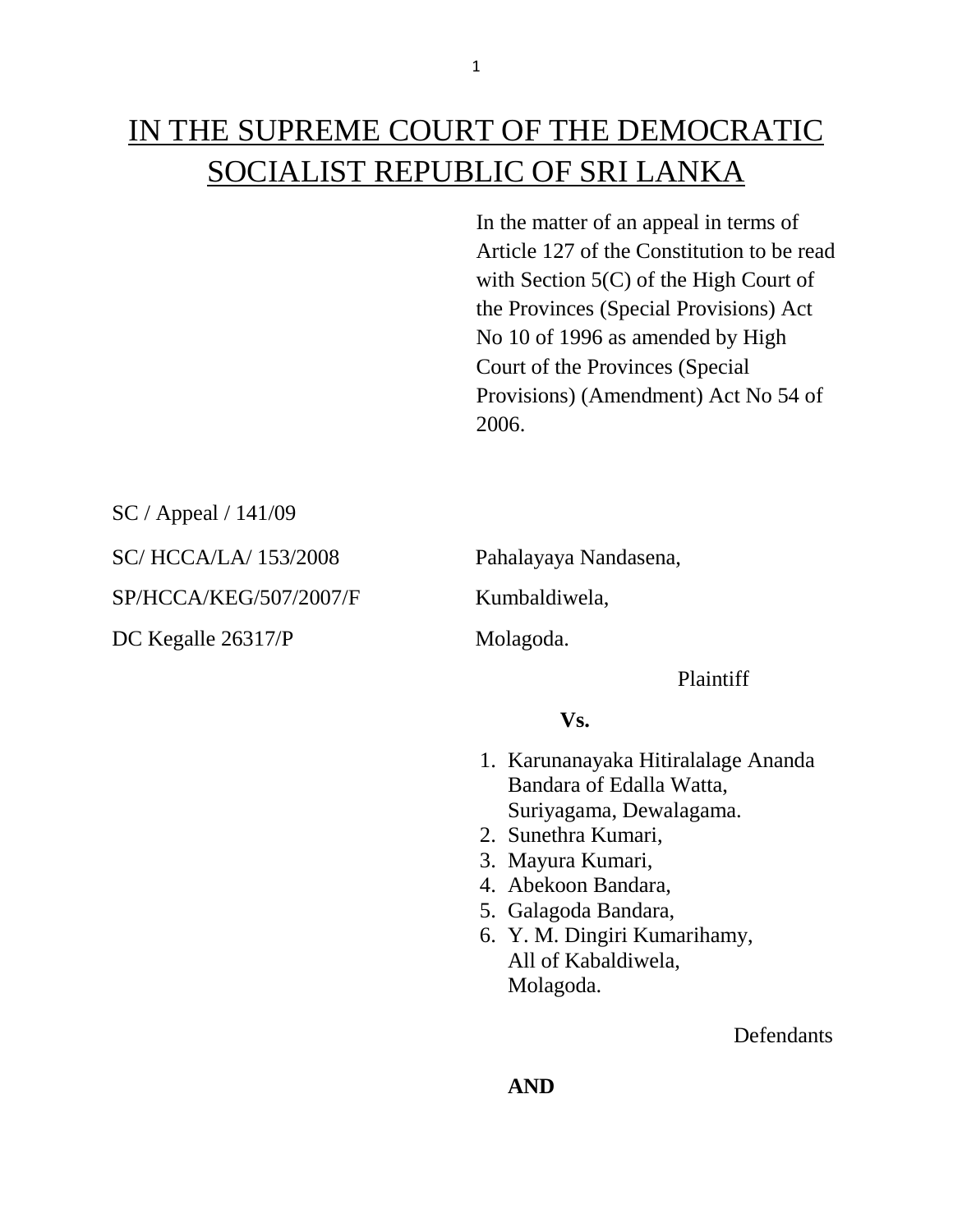Pahalayaya Nandasena,

Kumbaldiwela,

Molagoda.

#### Plaintiff Appellant

#### **Vs.**

- 1. Karunanayaka Hitiralalage Ananda Bandara of Edalla Watta, Suriyagama, Dewalagama.
- 2. Sunethra Kumari,
- 3. Mayura Kumari,
- 4. Abekoon Bandara,
- 5. Galagoda Bandara,
- 6. Y. M. Dingiri Kumarihamy, All of Kabaldiwela, Molagoda.

Defendant Respondents

### **AND NOW BETWEEN**

- 1. Karunanayaka Hitiralalage Ananda Bandara of Edalla Watta, Suriyagama, Dewalagama.
- 2. Sunethra Kumari,
- 3. Mayura Kumari,
- 4. Abekoon Bandara,
- 5. Galagoda Bandara,
- 6. Y. M. Dingiri Kumarihamy, All of Kabaldiwela, Molagoda.

Defendant Respondent Appellants

## **Vs.**

Pahalayaya Nandasena,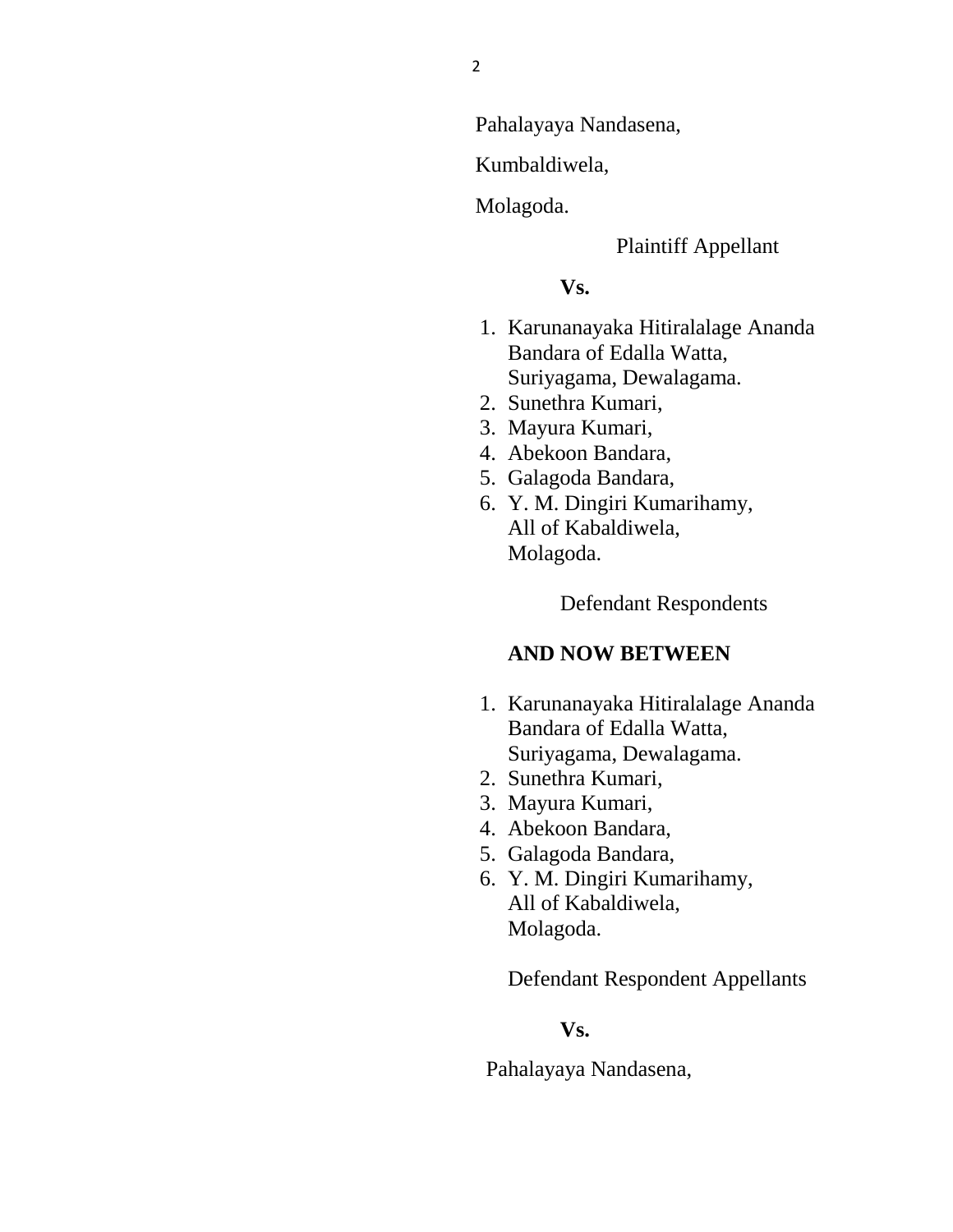Kumbaldiwela,

Molagoda.

Plaintiff Appellant Respondent

BEFORE : PRIYASATH DEP PC, J. UPALY ABEYRATHNE, J. ANIL GOONARATNE, J. COUNSEL : Maithri Wickremasinghe PC with R. Jayatunga for the Defendant Appellant M.U.M. Ali Sabry PC with Shamith Fernando for the Plaintiff Respondent. ARGUED ON : 23.03.2015 WRITTEN SUBMISSION ON: 13.01.2010 (Defendant Respondent Appellant) 22.02.2010 (Plaintiff Appellant Respondent) DECIDED ON : 19.02.2016

## UPALY ABEYRATHNE, J.

This is an appeal from a judgment of the learned Judges of the High Court of Civil Appeal of Sabaragamuwa Province holden in Kegalle dated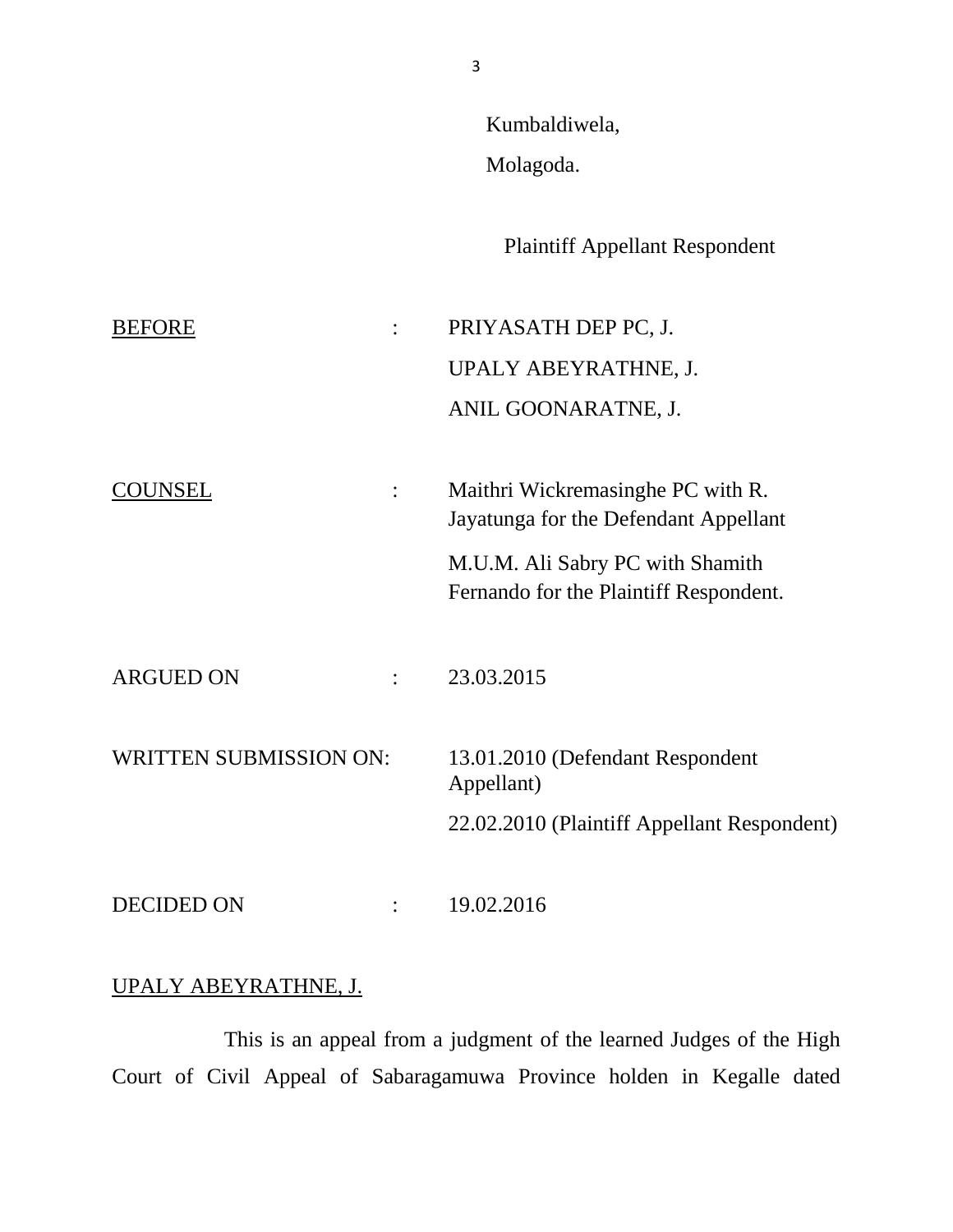13.10.2008. By the said order the Civil Appellate High Court has set aside the judgment of the learned District Judge of Kegalle dated 03.04.2002 and allowed the appeal of the Plaintiff Appellant Respondent (hereinafter referred to as the Respondent). The  $1<sup>st</sup>$  to 06<sup>th</sup> Defendant Respondent Appellants (hereinafter referred to as the Appellants) sought leave to appeal from the said judgment of the Civil Appellate High Court and this Court granted leave to appeal on the questions of law set out in sub paragraph (f) and (g) of paragraph 10 of the Amended Petition dated  $3<sup>rd</sup>$  of August 2009. Said questions of law are as follows;

- (f) Where a co-owner of a larger land who in lieu of his undivided share, had acquired a prescriptive title to a divided portion of such larger land, execute a deed expressed to be conveying his undivided share of such larger land instead of the divided portion to which he had acquired sole ownership by prescriptive possession, can such deed be construed as conveying his sole ownership to such divided portion as held by the majority of a Divisional bench of the then Supreme Court in Girigoris Perera Vs Rosalin Perera (1952) 53 NLR 536 and later by the Court of Appeal in Ponnambalam Vs Vaithaliagam 1978/79 2 SLR 166?
- (g) Did the Provincial High Court in its judgment in the present case err by holding that even if the predecessor in title of the contesting Defendants had prescribed to a specific lot of the corpus, yet, as the deed on which they acquired title was for an undivided share they could not rely on the prescriptive title of their predecessor as was held in Mustapha Vs Rajapaksa (1985) 2 SLR 25?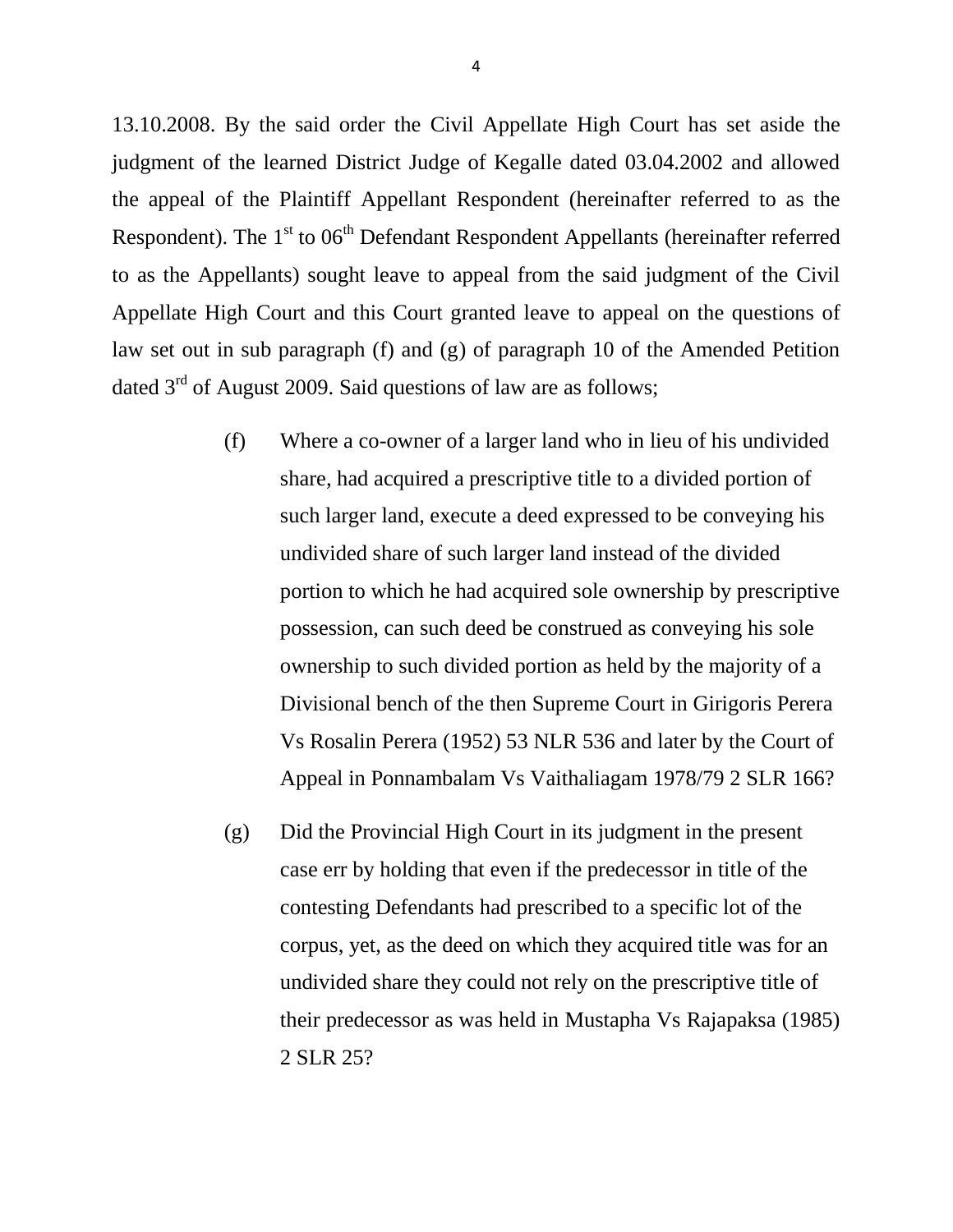The Respondent (Plaintiff) in this case instituted the said action against  $01<sup>st</sup>$  to  $5<sup>th</sup>$  Defendants in November, 1994, seeking to partition a land called 'Beligaswatta' containing in extent of one pela of paddy described in the schedule to the plaint. The  $06<sup>th</sup>$  Defendant had been added during the pendency of the action in the District Court. In the plaint, the Respondent averred that Weligalle Muhandiramalage Punchimahattaya and Koralalage Dingiri Amma were the original owners in the proportion of  $\frac{1}{2}$  and  $\frac{1}{2}$  shares respectively. Said Punchimahattaya by deed bearing No 15695 dated 24.01.1925 (P 1) transferred his undivided ½ share to Tikiribanda and said Tikiribanda by deed bearing No 4350 dated 13.05.1926 (P 2) transferred said undivided ½ share to Dingiribanda. Also said original owner Dingiriamma by deed bearing No 26213 dated 30.01.1925 transferred her undivided share to said Dingiribanda and two others namely Tikiribanda and kirimudiyanse and each of them became entitled in the proportion of 1/6, 1/6 and 1/6 respectively of the corpus. Said Dingiribanda who became entitled to undivided  $4/6$  ( $1/2 + 1/3$ ) share by deed bearing No 52402 dated 02.06.1961 (P 4) transferred his said undivided share to Samson Seneviratne and he by deed bearing No 7068 dated 02.09.1993 (P 5) transferred to the Plaintiff Appellant Respondent. Accordingly the Respondent became entitled to  $4/6<sup>th</sup>$  share of the said land to be partitioned. Upon the death of said Tikiribanda, his  $1/6<sup>th</sup>$ share devolved on his four children  $1^{st} 2^{nd} 3^{rd}$  and  $4^{th}$  Respondent. Accordingly the 1<sup>st</sup> to 4<sup>th</sup> Defendant Respondent Appellants became entitled in the proportion of 1/24, 1/24 and 1/24 respectively of the corpus.

The Appellants filed their second statement of claim dated 3<sup>rd</sup> of September 1997 admitting the said two original owners and also the devolution of title up to said Dingiribanda, Tikiribanda and kirimudiyanse. The Appellants' position was that said original owner Dingiriamma by deed bearing No 26213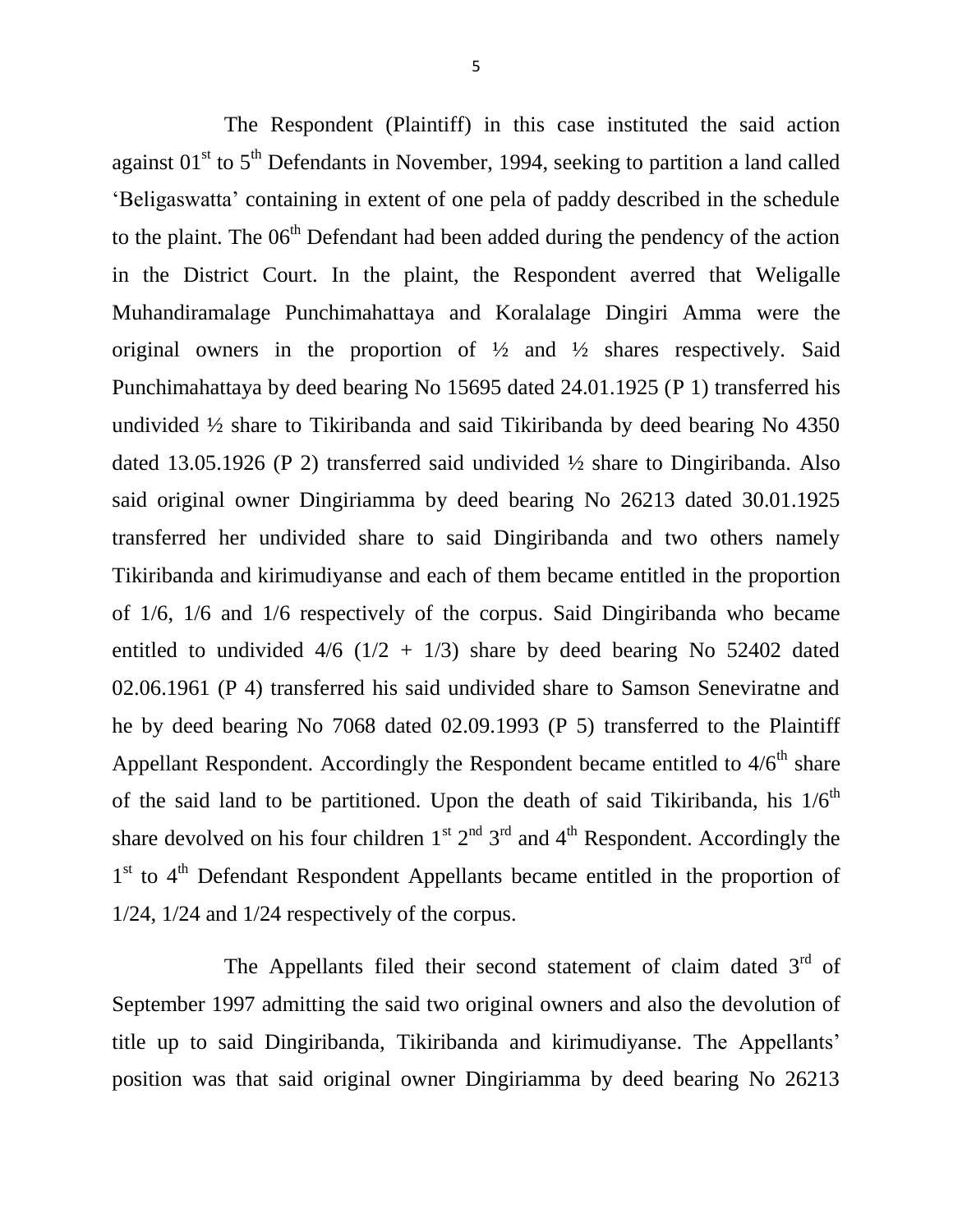dated 30.01.1925 transferred her undivided share to said Dingiribanda, Tikiribanda and kirimudiyanse and after the death of said original owner Dingiri Amma since she died intestate the balance  $\frac{1}{2}$  share also devolved on said Dingiribanda, Tikiribanda and kirimudiyanse. But the Appellants had not explained that how said Dingiriamma became entitled to balance ½ share since she had exhausted her rights to the corpus by executing the said deed bearing No 26213.

The appellants raised the issues on the basis that their predecessors in title namely Tikiribanda and Kirimudiyanse had possessed lot 1 and 2 depicted in the preliminary Plan bearing No. 3399 as separate entities and thereby had acquired prescriptive title to lot 1 and 2 of the said plan No 3399. The finding of the trial Judge was that the Appellants had established a prescriptive title to lot 1 and 2 of the said plan and the Respondent cannot have and maintain a partition action against the Appellants. The learned Counsel for the Respondent strenuously contended that this finding of the trial judge cannot be supported on the evidence adduced before court and invited this court to hold that these Appellants have not prescribed to said lot 1 and 2 and to uphold the aforesaid judgment of the High Court of Civil Appeal.

It also must be noted that according to the title deeds of the Appellants which were produced at the trial marked 1V1, 5V1 and 6V1, the predecessors in title of the Appellants had conveyed their undivided shares of the corpus by deeds 1V1, 5V1 and 6V1. Also it was an undisputed fact that their predecessors in title had not transferred a divided portion of land of the corpus or undivided shares of a divided or separate portion of the corpus to the Appellants.

The Appellants heavily relied upon the majority decision of the case of Girigoris Perera Vs Rosalin Perera (1952) 53 NLR 536 in which it was held by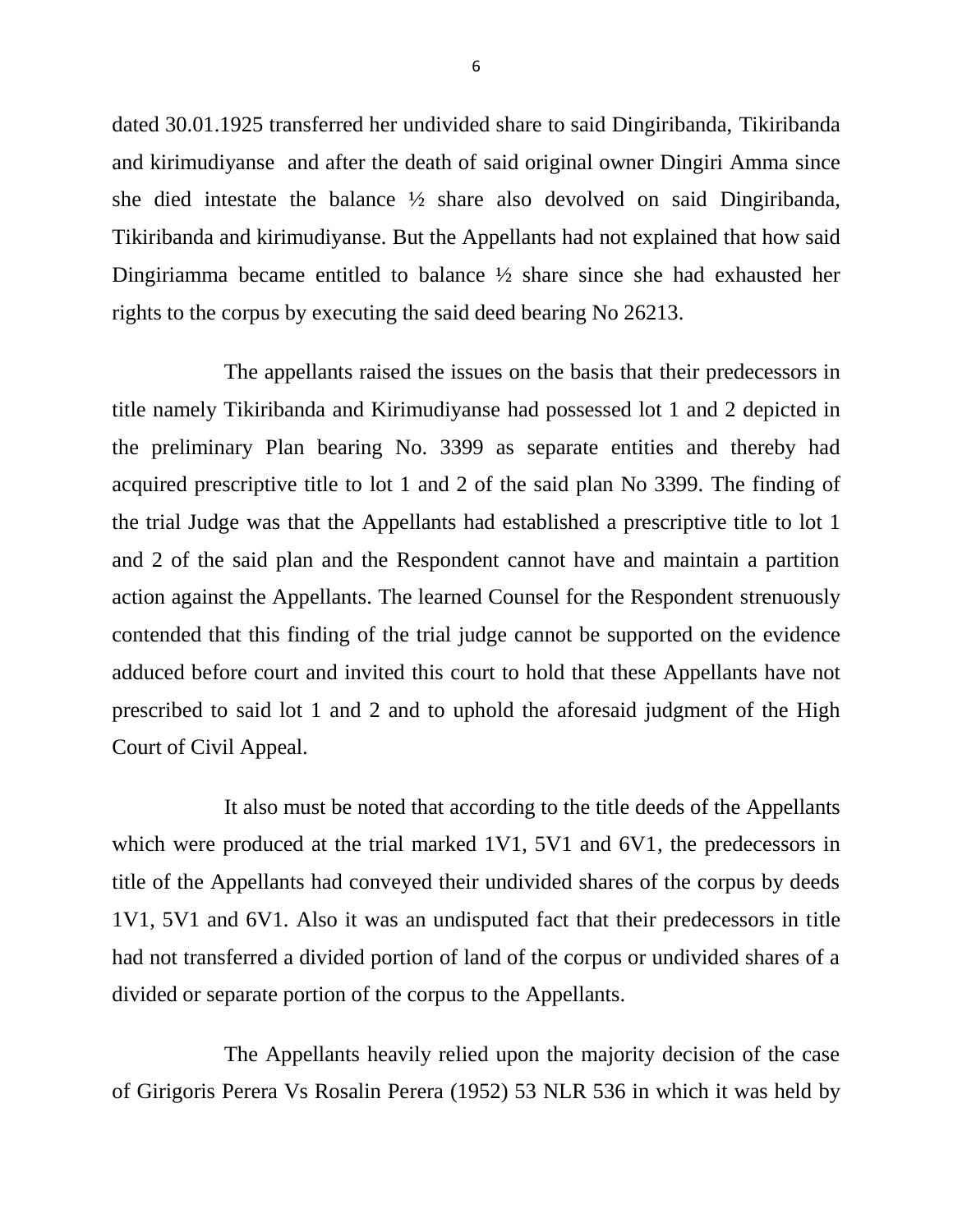Gunasekara J. and Choksy A.J. (Nagalingam A.C.J. dissenting) "where deeds dealing with shares in an allotment of land purport to convey undivided shares of a larger land of which the allotment had at one time formed a part, a Court administering equity has the power, in a partition action relating to the allotment, to rectify the mutual mistakes of the parties in the description of the property, even though no plea of mistake and claim for rectification is set up in the suit."

With respect to their Lordships I am not inclined to agree with the said findings. Is it correct to interpret a deed against the will and/or intention of the person who execute it? My answer is 'no'. It is my considered view that the Court should interpret a deed in order to give effect to the intention of the vendor of a deed. It is not the function of the Court to ascertain the intention otherwise than from the words used in the deed. The intention which is being given effect to must be ascertained in accordance with established principles. The Court's powers do not extend to making alterations as are necessary to bring the deed in accord with the idea of what is just or equitable. Where a deed employs language not obscure but perfectly plain and the construction placed thereon is in accordance with its plain meaning, in such case courts give neither a strict nor a broad construction but simply according to the plain language that has been used in the deed and then it is neither a strict nor a broad interpretation of the words but the one and only interpretation of them.

It must be noted that even Gunasekara J in Girigoris Perera Vs Rosalin Perera (supra)(at page 544) observed that "I have had the advantage of reading the draft of the Acting Chief Justice's judgment and, if I may say so with respect, I agree with what he has said regarding the interpretation of deeds. It seems to me, however, that, rightly understood, the controversy with which we are concerned relates not to the construction of a deed but to the nature and extent of

7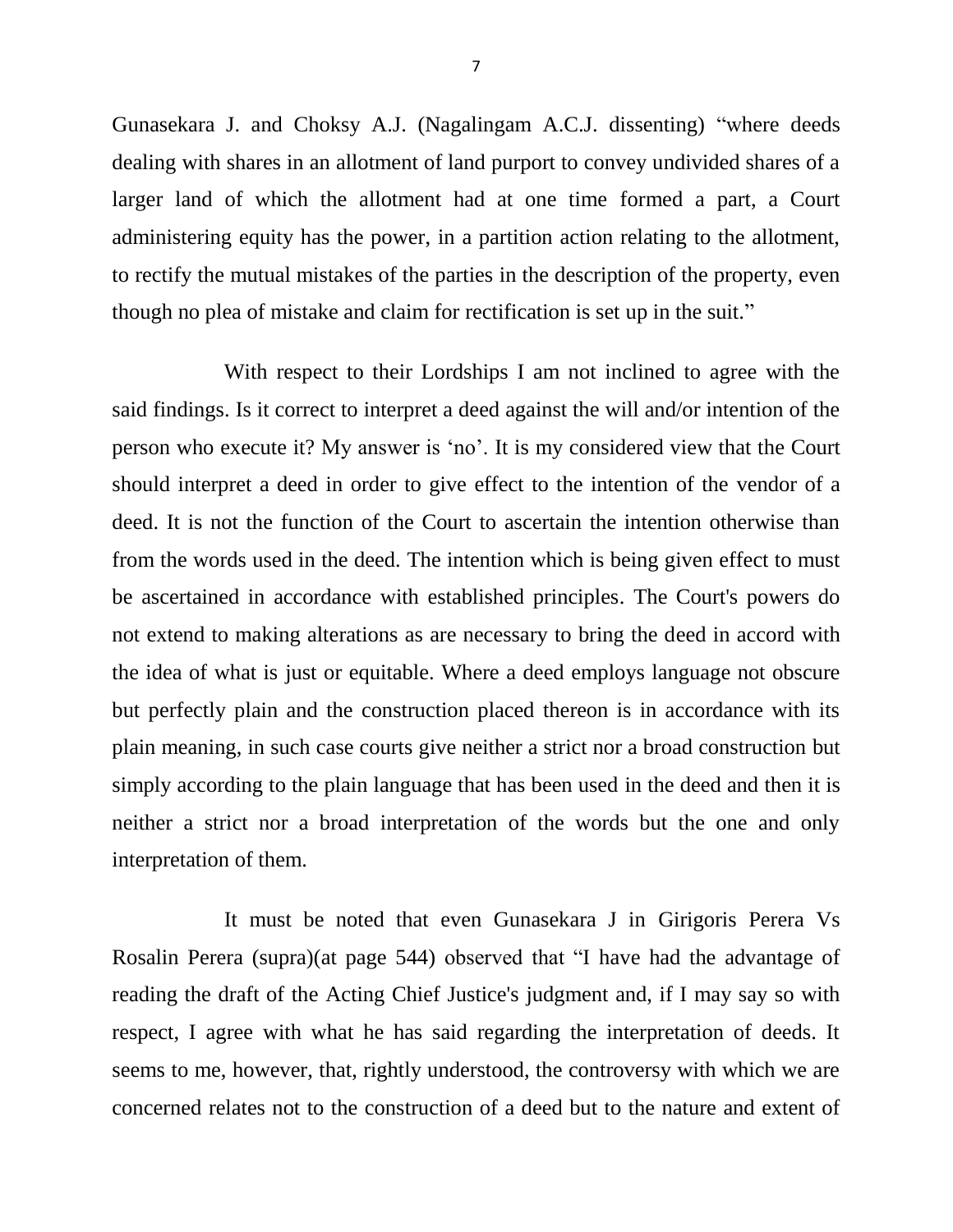the Court's power to give relief against mistake when it appears that as a result of mutual mistake the parties have expressed in the deed an intention different from their actual intention. As for the admissibility of evidence of such mistake it would not be correct, I think, to state as a general proposition without qualification that "no authority can be found that in the absence of ambiguity in the deed evidence could be received of the existence of facts and circumstances tending to contradict or modify the terms of the deed".

On other hand it appears that in the case of Girigoris Perera Vs Rosalin Perera there had been no plea of mistake set out at the trial. It also seems that mistake of fact had been raised for the first time in appeal. No doubt that a plea of mistake of fact could only be established by leading of evidence to that effect. It is my considered view that Appellate Courts should not go in to the facts of the case unless the trial judge has failed to evaluate the evidence led at the trial and thereby has made an error on facts of the case in reaching to a right conclusion.

In the case of Alwis vs. Piyasena Fernando (1993) 1 SLR 119 G. P. S. de Silva, C.J. held that "It is well established that findings of primary facts by a trial Judge who hears and sees witnesses are not to be lightly disturbed on appeal."

In the case of Setha vs. Weerakoon 49 NLR 225 Howard C.J. stated that "A new point which was not raised in the issues or in the course of the trial cannot be raised for the first time in appeal, unless such point might have been raised at the trial under one of the issues framed, and the Court of Appeal has before it all the requisite material for deciding the point, or the question is one of law and nothing more."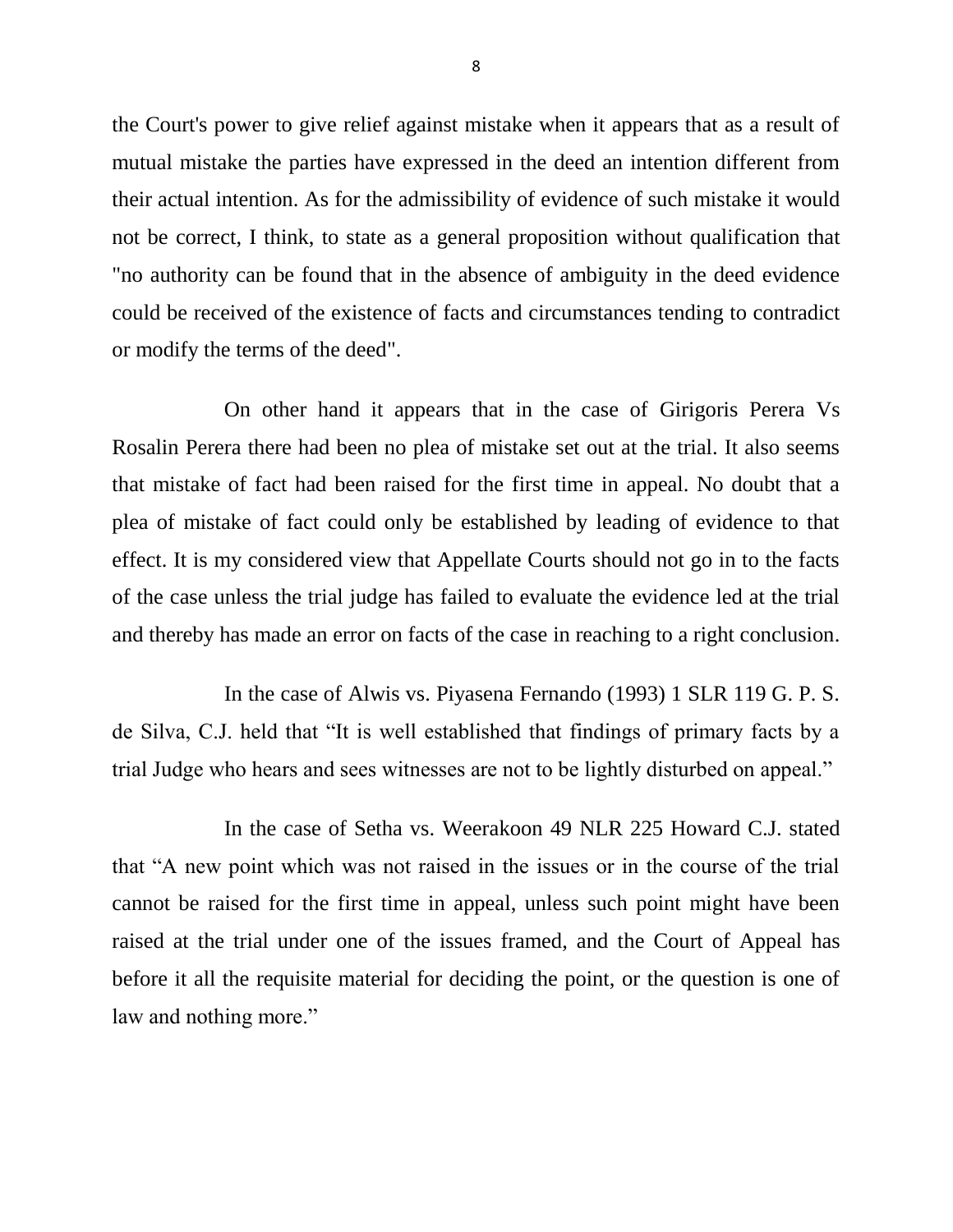In the case of Candappa vs. Ponambalampillai (1993) 1 SLR 184 Supreme Court held that "A party cannot be permitted to present in appeal a case different from that presented in the trial court where matters of fact are involved which were not in issue at the trial such case not being one which raises a pure question of law."

In Girigoris Perera Vs Rosalin Perera (supra) Nagalingam ACJ following series of decisions and also as observed in the case of Simpson Vs. Foxon 1[ (1907) Probate 54.], " What a man intends and the expression of his intention are two different things he is bound and those who take after him are bound by his expressed intention", held that "construing the deed, which in its terms are clear, unambiguous and precise, the only conclusion one can come to is that the deed conveyed to the 8th defendant a 1/20 share of the larger land, and if the vendor had no title to the entirety of the larger land, but title only to a smaller portion of it, the deed can only convey to the vendee the same fractional share in the smaller lot, and the deed must be held to be operative only to the extent of a l/20th share in the lot now in dispute."

I shall now pass on to a consideration of the various authorities cited by Nagalingam ACJ when arriving at the aforesaid conclusion on construction of deeds where the vendor who was entitled to a divided lot in lieu of his undivided interests in a larger land conveyed an undivided share of the larger land. In the case of Fernando Vs. Christina [(1912) 15 N. L. R. 321.] where Pereira J. was invited as in the present case to construe a conveyance of 'an undivided four-sixths of onethird share of the defined southern portion of Mawatabadawatta' as conveying the entirety of the divided portion of the land which the vendor had possessed in lieu of his undivided interests. His Lordship refused to accede to the request and held that "Whatever the parties may have intended to convey, the property in fact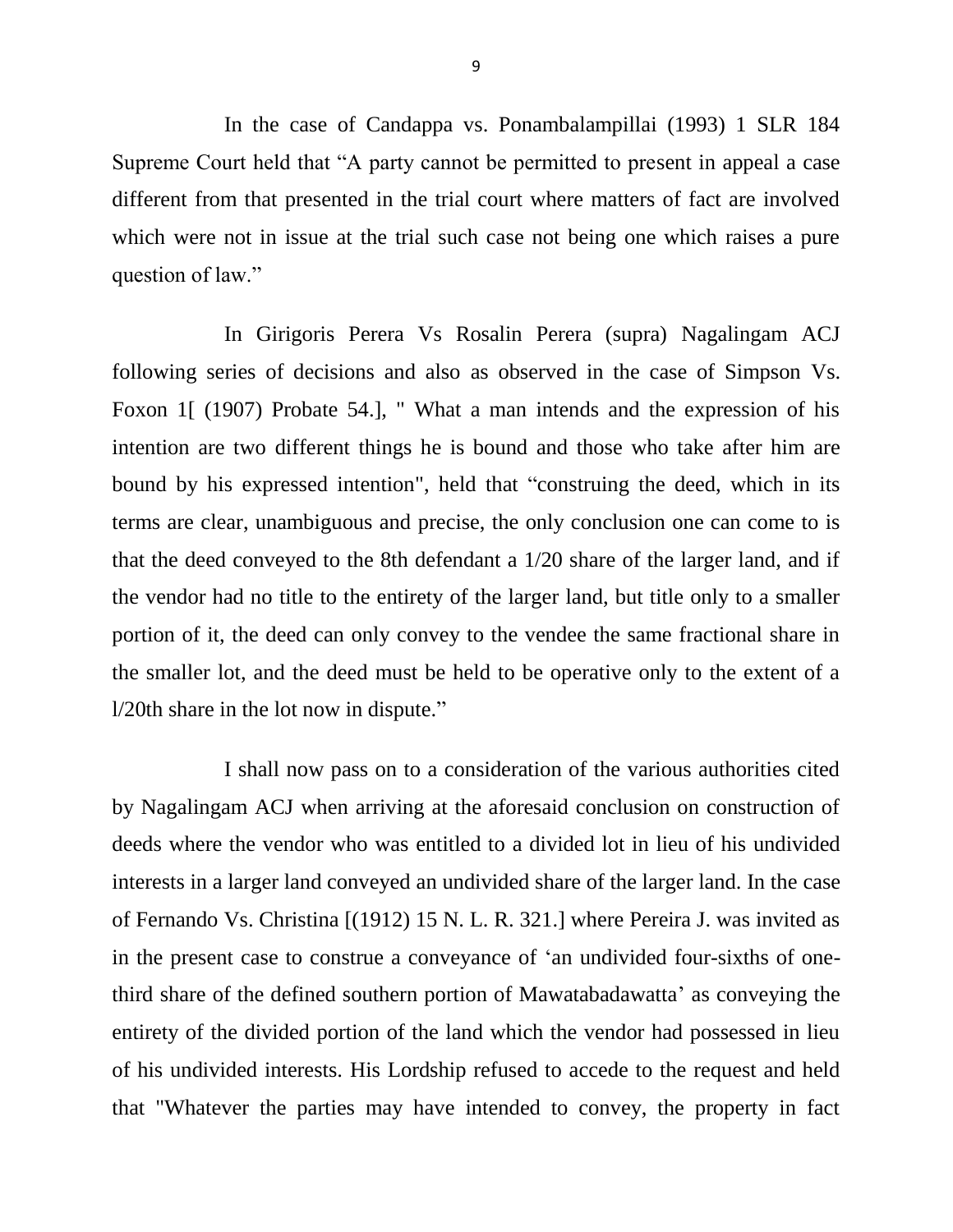conveyed was an undivided four-sixths of one-third of that portion, that is, of the divided lot."

In the case of Bernard Vs. Fernando [(1913) 16 N. L. R. 438] where too the vendor who was entitled to two divided lots A and D in lieu of his undivided interests in a larger land conveyed a one-fifth share of the larger land, and where it was contended that the deed must be construed as conveying to the vendee the entirety of the lots A and D. Pereira J., with whom de Sampayo J. was associated, in delivering judgment said in emphatic terms " It is, of course, obvious that, having purchased an undivided share in the entirety, they cannot establish title to the divided lots A and D."

A similar view was taken in Fernando Vs. Podi Sinno [ (1925) 6 C. L. R. 73]. In this case the Court was called upon to construe a deed conveying undivided shares in a bigger extent of land as in fact conveying divided lots to which the vendors were entitled. Bertram C.J., with whom Jayawardene J. was associated, repelled the contention and expressed himself thus :" If persons who are entitled by prescription of a land persist after they have acquired that title, in conveying an undivided share of the whole land of which what they have possessed is a part; and if the persons so deriving title pass on the same title to others, then the persons claiming under that title, unless they can show that they themselves acquired a title by prescription must be bound by the terms of their deeds."

Dalton and Akbar JJ. arrived at a like conclusion in respect of this question in Perera Vs. Tenna [(1931) 32 N.. L. R. 228:]. The facts here were that the vendors conveyed an undivided half share of the entire land when in point of fact they were entitled to two divided lots D and Dl. The Judges rejected the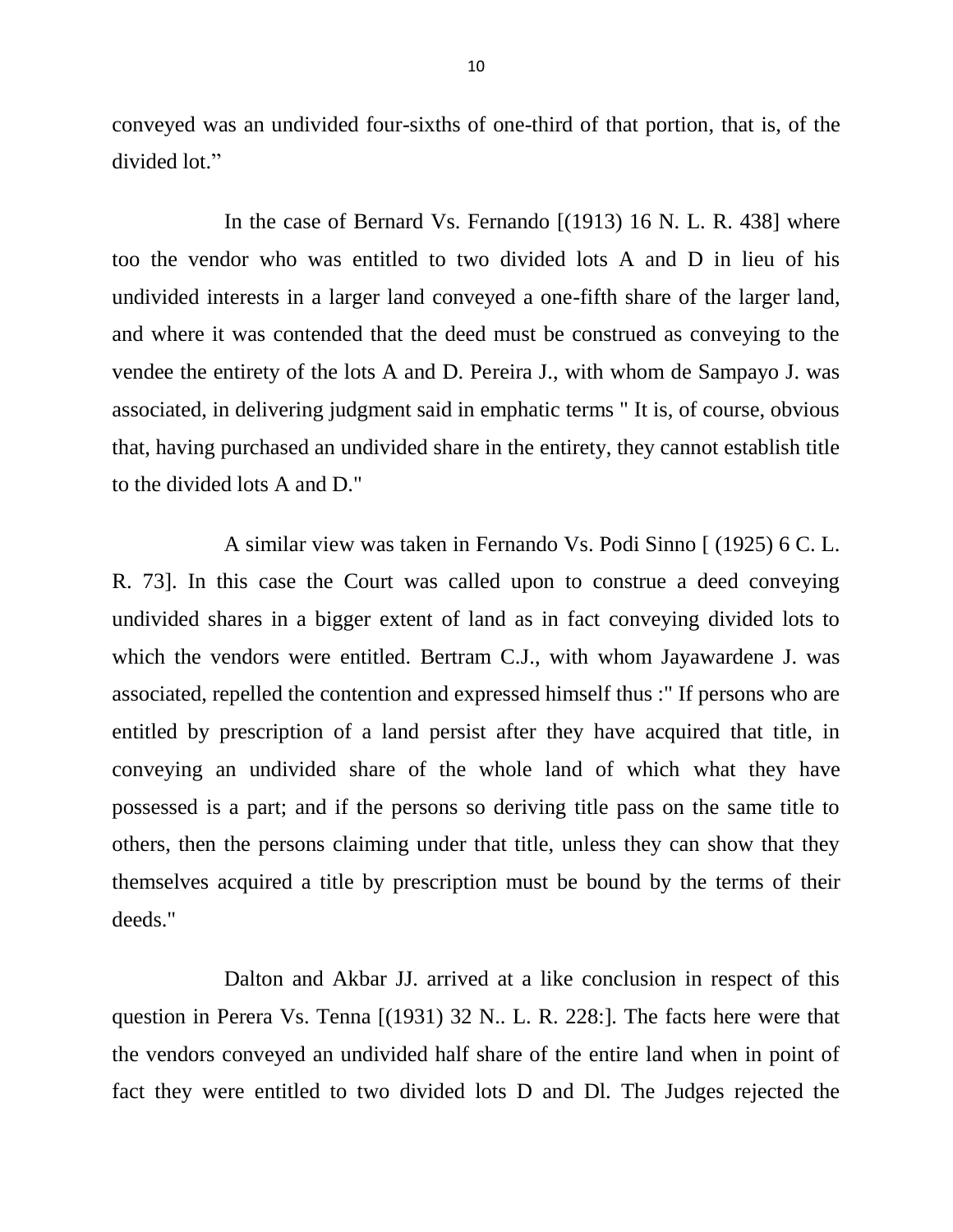argument that the deed must be construed as operating to convey the divided lots D and D1.

In the case of Mudalihamy Vs. Appuhamy [(1934) 36 N. L. R. 33.] where Maartensz A.J. used language which is self-explanatory of the facts. His Lordship expressed the view that "At the same time having failed to take the necessary steps to have lot A3 declared bound and executable and sold he cannot claim the entirety of lot A3. Having purchased an undivided 2/3 share of the whole land when the execution debtor was entitled to lot A3, he is only entitled to an equivalent share, namely 2/3 of A3." In the said case Dalton J. also expressed the same view that "the plaintiff himself purchased only an undivided share in the entirety, he is entitled as a result to an undivided share only in the share in severalty."

In the case of Dona Elisahamy Vs Don Julis Appuhamy (1950) 52 NLR 332 it was held that " If persons who are entitled by prescription of a land persist, after they have acquired that title, in conveying an undivided share of the whole land of which what they have possessed is a part and if the persons so deriving title pass on the same title to others, then the persons claiming under that title, unless they can show that they themselves have acquired a title by prescription, must be bound by the terms of their deeds"

In the case of Jayaratne Vs Ranapura (1951) 52 NLR 499, where one of six co-owners of a common property had, following upon an amicable partition, acquired prescriptive title to a divided portion of the land. He thereafter intended to convey an undivided 1/6 share in that divided portion to a third party, but the deed of conveyance wrongly described the share so conveyed as an undivided 1/36 share in the larger land. An action was later instituted for the partition of the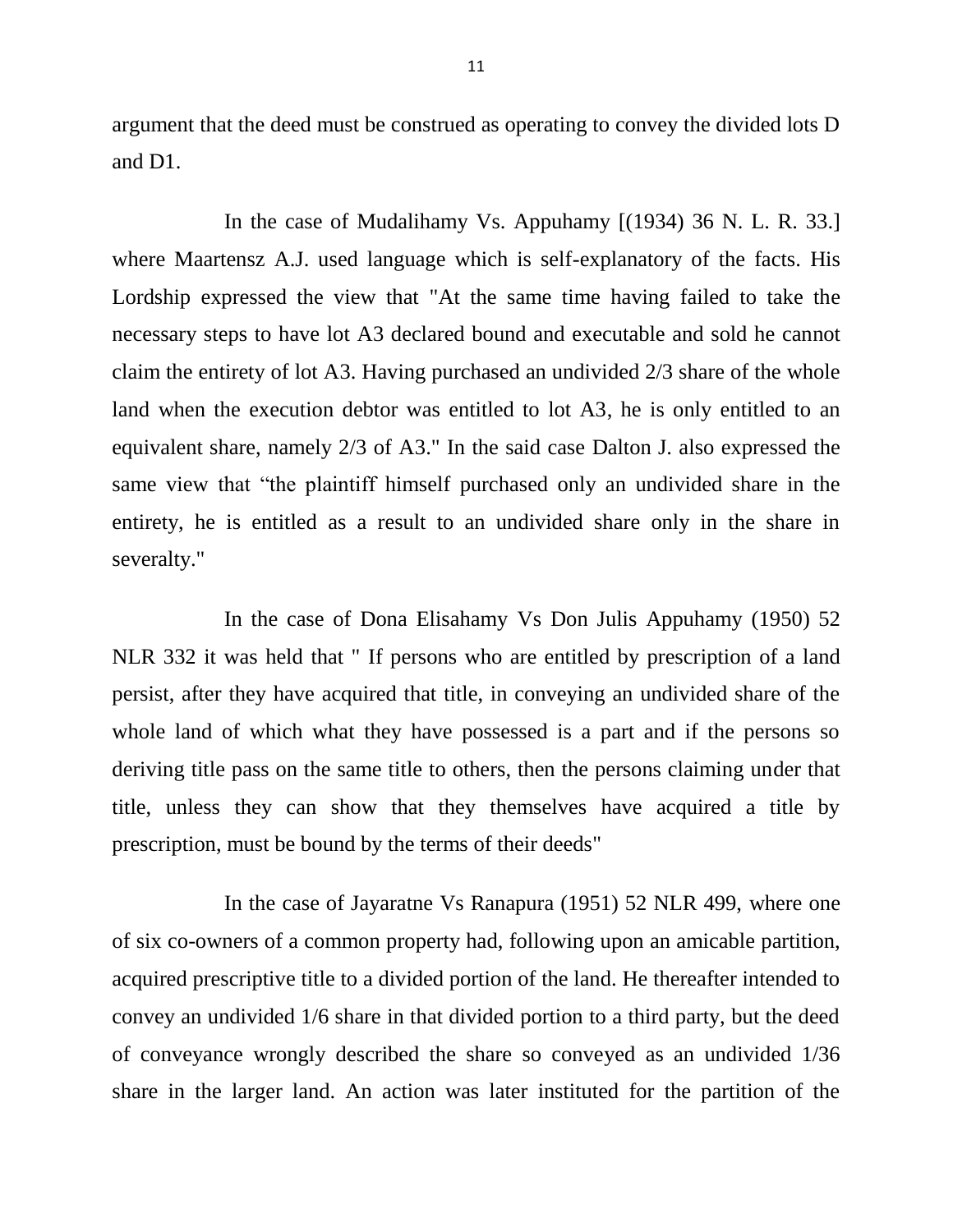divided portion in which all the parties derived their title from the same predecessor-i.e., the original co-owner who had acquired prescriptive title to the corpus. It was held that "the Court was entitled so as to give effect to the real intention of the deed of conveyance, to construe it as having conveyed an undivided 1/6 share and not merely an undivided 1/36 share in the divided portion sought to be partitioned."

Thus G.P.S. De Silva J in Mustapha Asma Umma Vs Rajapaksa (1985) 2 SLR 25, following the decision of Bertram CJ in Fernando Vs Podisinno (1925) CLR 73, held that "Even if the predecessor in title of the contesting defendants had prescribed to a specific lot of the corpus yet as the deed on which they acquired title was for undivided shares, they could not rely on the prescriptive title of their predecessor. They would have to establish prescription by their own possession for over the prescriptive period. But here the partition suit had been filed before they could have prescribed to the specific lot; as they have not acquired prescriptive title, they must be bound by the terms of their own deed."

For the forgoing reasons I hold that the majority decision in Girigoris Perera Vs Rosalin Perera (1952) 53 NLR 536 is not the correct construction of a deed in which a vendor who was entitled to a divided lot in lieu of his undivided interests in a larger land conveyed an undivided share of the larger land. Applying the principle laid down in Fernando Vs. Podisinno (supra) by Bertram CJ, I hold that in the present case too, the predecessors in title of the Appellants who claimed to be entitled to divided lots 1 and 2 in lieu of their undivided interests in the corpus, by deeds 1V1, 5V1 and 6V1, had conveyed their undivided shares of the corpus to the Appellants. The deeds 1V1, 5V1 and 6V1should be construed according to the ordinary connotation of the language used in them and the